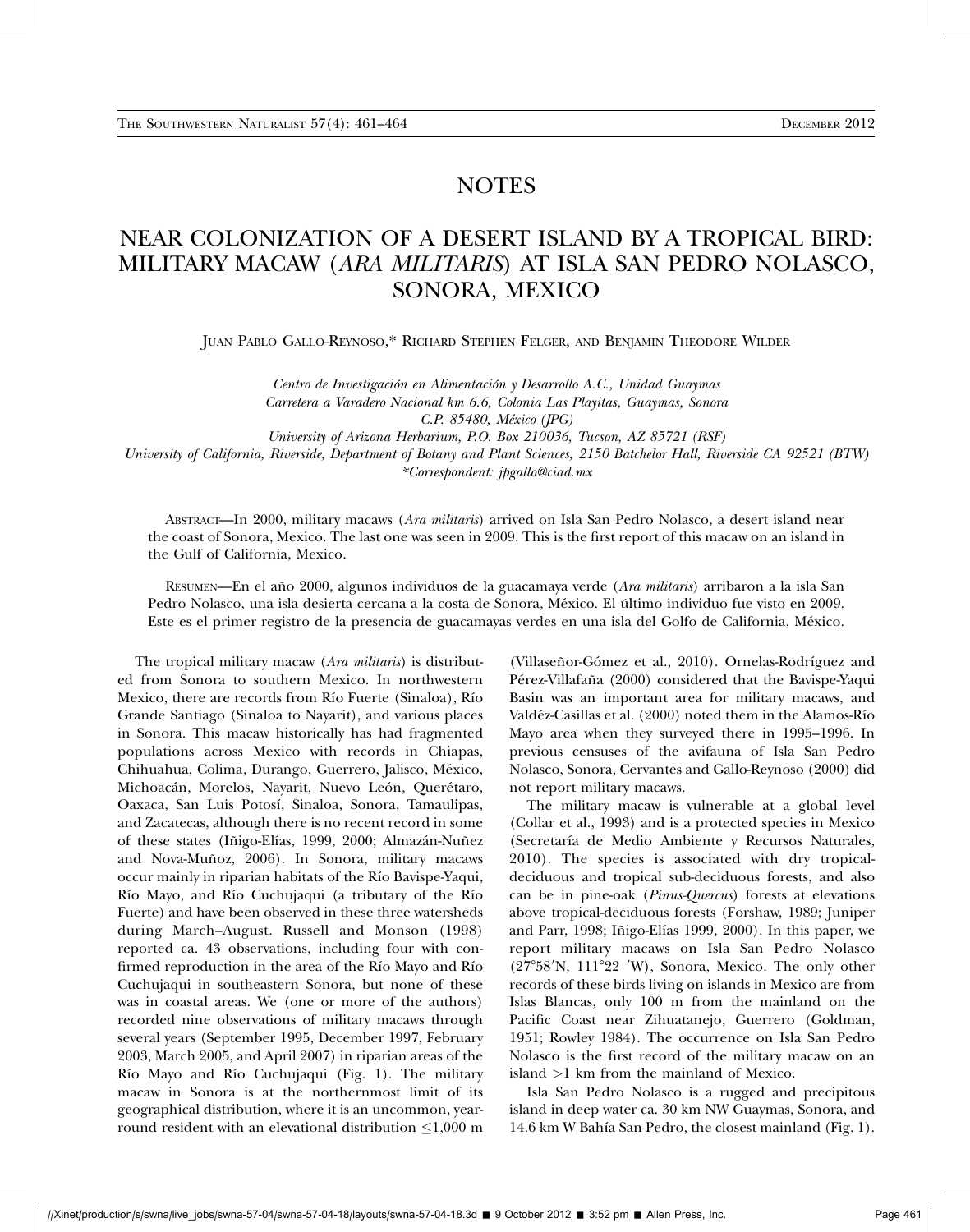

FIG. 1—Records of the military macaw (Ara militaris) in three river basins, Isla San Pedro Nolasco, and two coastal sites in Sonora, Mexico.

The island consists of a narrow north-south-oriented mountain 3.5 km long and  $\leq$ 1.5 km wide that constitutes ca.  $3.5 \text{ km}^2$  of land. A prominent crest, reaching a peak of 315 m, runs along most of the island. On either side of the crest, the terrain quickly slants away into cliffs and steep slopes reaching to the sea. The island supports 58 species of vascular plants in relatively dense Sonoran Desert vegetation that is rich in succulents (Wilder et al., 2008; Felger et al., 2011). There are  $\geq 40$  species of birds, equally divided between marine and terrestrial, some of them are on the island year-round (e.g. pelicans, woodpeckers), while others are migratory (e.g. sparrows, cardinals). There is no permanent fresh water, except a tiny, highly alkaline seep called Agua Amarga.

On various occasions over several decades, including 11 February 2000, one or more of the authors visited Isla San Pedro Nolasco and there was no indication of military macaws or any other psitacine on the island. By May 2000, some fishermen and tourist guides informed us of two parrots on the island, which we first believed would be the white-fronted parrot (Amazona albifrons) that occurs in Sonoran desertscrub near Guaymas, often roosting in cardón cacti (Pachycereus pringlei). On 24 August 2000, we visited the island and heard the loud calls and observed two military macaws flying overhead on the eastern side of the island. We presume that these two individuals arrived on the island during February–May 2000. According to fishermen who observed the two macaws on the island, some observed them in February–March and others in April–May 2000. Finding military macaws on the island, far from their current distribution in the main watersheds of Sonora was surprising.

The strong El Niño season of 1997–1998 resulted in a dramatic drought and extraordinary conditions that produced large-scale, devastating fires that swept through the sierras of southern Mexico and the Sierra Madre Occidental of northwestern Mexico (Rodríguez-Trejo and Payne, 1998; Rodríguez-Trejo and Fulé, 2003). In the Sierra Madre Occidental, fires burned  $\geq 41,000$  ha of forested areas in Sonora, Sinaloa, and Chihuahua (Rodríguez-Trejo and Payne 1998). It is possible that environmental alterations following episodes of intense fires during January–April 1998, which affected the sierras from Chiapas to Sonora and Chihuahua, led to dispersal of military macaws outside of their usual range in search of food and suitable habitats.

In June and July 2001, we observed five military macaws flying together around the island as a group, and calling loudly. The three additional military macaws might have been new immigrants to the island, or reared on the island during the breeding season (March–August) in 2000, or were missed by us in 2000. During 2002–2003, four expeditions were made to the island. Five military macaws were observed in April 2002, none were seen on 10–12 September 2002, two were seen on 8 November 2002, and four were counted 2 days later. They were roosting at the top of a large, broad canyon (Arroyo de las Guacamayas) on the west-central side of the island.

Five individuals were observed on 14 and 15 April 2003 at Arroyo de las Guacamayas, and three were at the same place on 30 May. One individual, presumably from the island, was heard and then observed arriving on the mainland from over the sea to the northwest (direction of the island) on 16 December and roosting for several days on the cliffs facing Bah´ıa Bacochibampo in Guaymas, Sonora, just outside of the Ecofisiología Laboratory of the Centro de Investigación en Alimentación y Desarrollo A.C., then nearby at the Instituto Tecnológico de Estudios Superiores de Monterrey, Guaymas Campus, which overlooks Bah´ıa de Bacochibampo and toward Isla San Pedro Nolasco. After January 2004, no military macaw was on the mainland in the Guyamas area. Only two individuals were observed on the island on 19 May 2004 and also on 3 May and 8 June 2005. In 2006, no military macaw was present on 8 May, two were observed on 12 June, and only one was there on 14 September. A pair of military macaws was observed on 7 May and 11 September 2007.

By February 2008, only one military macaw remained on Isla San Pedro Nolasco. On 2–3 February, we conducted fieldwork along Cañón el Farito on the east side of the island, and, from the upper ridge, one military macaw was seen and heard circling the island. On 15–16 May 2008, at Arroyo de Mellink on the northwest side of the island  $(27^{\circ}58.185'N, 111^{\circ}23.110'W$  at the mouth of the canyon), we saw one military macaw. On 29 September 2008, we observed one individual at Arroyo de Mellink. On 30 May 2009, we saw no military macaw on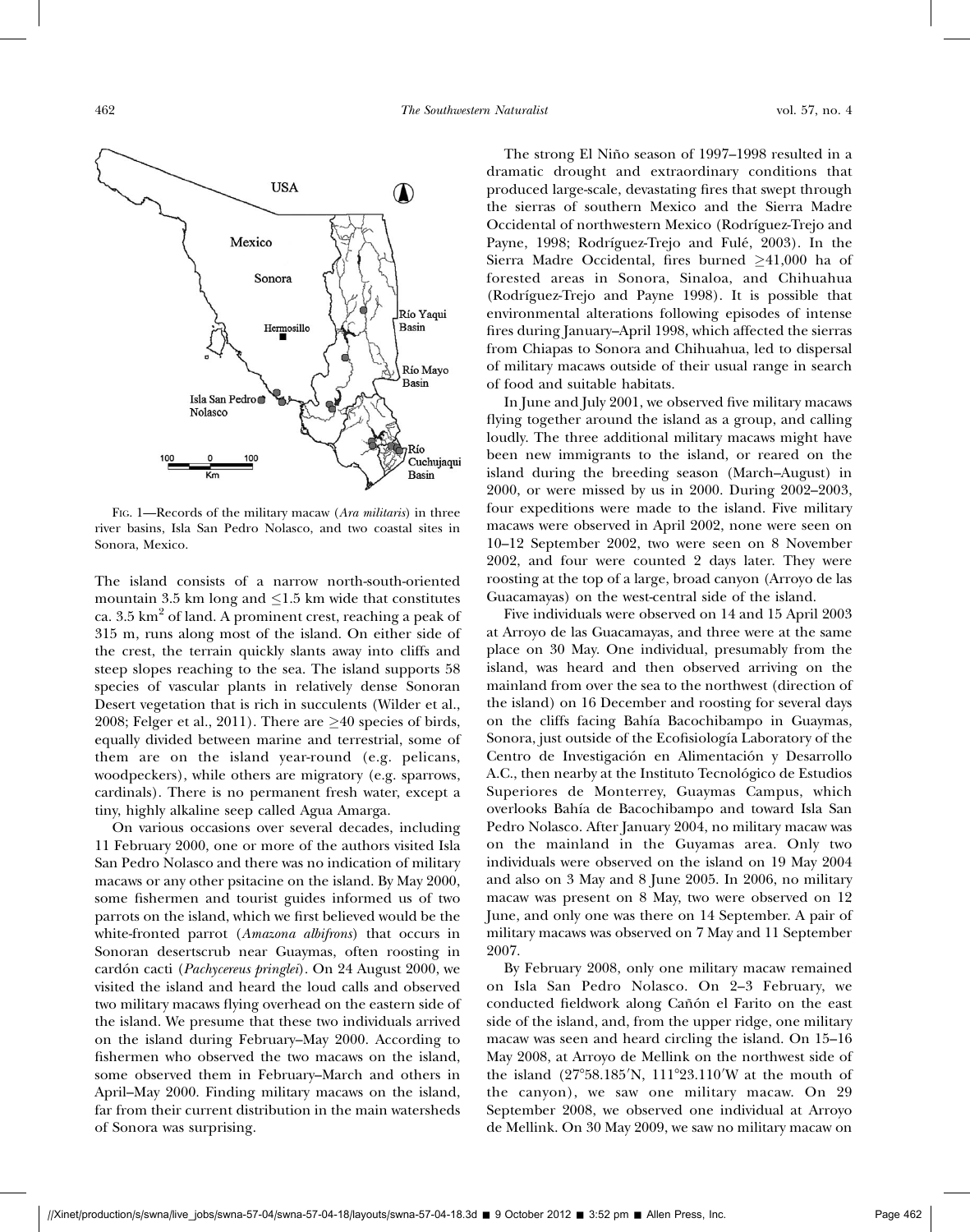the island, but, on 11 July 2009, we heard and saw one individual. On 9 September 2009 and 11 November, fieldtrips were made to the island to ascertain damages to the flora and nesting birds resulting from tropical depression Jimena (2–3 September 2009), and no military macaw was heard or observed. On 13 May 2010, a census of birds conducted on Isla San Pedro Nolasco by one or more of the authors and associates rendered no observation of a military macaw, and we conclude that the military macaw no longer occurs on the island. The last military macaw was seen on the island on 11 July 2009.

On 30 May 2003, we observed three military macaws in the narrow, steep, and short canyon at Punta Los Nacapules (northwest end of the island, 27.983713°N,  $111.390903^{\circ}$ W in the lower part of the canyon). These military macaws were feeding on fruits of cliff figs (Ficus petiolaris) growing in shadows of large boulders. While the military macaw is a predator of seeds, the small seeds of figs and other plants can be swallowed and passed intact, having a predator of seeds acting as a disperser (Norconk et al., 1998). Cliff figs on the island are mostly shrubs and small trees  $\leq 4$  m in height. Cliff figs were on walls and bottoms of canyons growing on rocks, and they were most common in northern areas of the island, with rather large individuals in the canyon at Punta Los Nacapules (Felger et al., 2011) and above the rookery if California sea lions (Zalophus californianus) near El Farito. The cliff fig produces abundant fruits in times of plentiful rainfall (primarily in summer–autumn), which rapidly are consumed by numerous species and may serve as a keystone resource for animals on the island.

The military macaws probably subsisted largely on fruits of cliff figs and, perhaps, succulent fruits of several species of cacti that were available on the island at different times through the year. Fruits and shoots of various other plants could serve as food for military macaws, as reported for similar plants in Reserva de la Biosfera Tehuacán-Cuicatlán in Oaxaca and Puebla in southern Mexico (Salazar-Torres, 2001; Martínez-Domínguez and Bonilla-Ruz, 2008). Contreras-González et al. (2009) described diet of military macaws in a semiarid region of central Mexico; these birds ate fruits of several genera that also were on the island, such as Bursera.

The last military macaw was observed consistently in the company of a common raven (Corvus corax), and local fishermen (e.g., J. L. Ramírez, pers. comm.) observed that the two birds sometimes came to the mainland to an area called El Aguaje adjacent to Cerro Agua Caliente at San Carlos, Sonora. The fishermen also reported that this military macaw had been observed eating fruits of palms in that area (native palms in the canyons were Brahea brandegeii, Sabal uresana, and Washingtonia robusta; Felger, 1999; Felger et al., 2001). Isla San Pedro Nolasco is visible from El Aguaje on the mainland at a distance of 17 km, and the narrow channel probably would offer no barrier for military macaws. Bonilla-Ruz et al. (2007) reported the average maximum flight distance for military macaws was ca. 20 km/day, allowing them access to a variety of potential foods.

Resiliency of military macaws to desert conditions in absence of fresh water is notable, although they are predominantly in non-desert riparian areas not too distant from desert vegetation in Sonora (Russell and Monson, 1998) and in some semiarid areas elsewhere (Salazar-Torres, 2001; Bonilla-Ruz et al., 2007). Despite the decade-long presence of the military macaw on Isla San Pedro Nolasco, its colonization of the island failed. The repeated presence of military macaws on this relatively isolated desert island far from its range in Sonora shows the dynamic nature of this tropical bird and the biota of the island. Occasional connections to the mainland by military macaws and other species and their potential role in dispersal of seeds should be considered in explaining current and future assemblages of flora on Isla San Pedro Nolasco.

We thank staff of Area de Protección de Flora y Fauna Islas del Golfo de California, Coordinación Sonora for logistical help, especially, F. Cota and J. Ventura who accompanied and assisted us on several trips to the island. Thanks also are extended to E. Mellink, G. Suárez, H. Cabrera, O. Rangel, J. Egido, and J. L. Ramírez for help with fieldwork. We thank the reviewers, E. Iñigo-Elias, C. Bonilla-Ruz, and J. Bednarz for helping to improve the manuscript.

## LITERATURE CITED

- ALMAZÁN-NUÑEZ, R. C., AND O. NOVA-MUÑOZ. 2006. La guacamaya verde (Ara militaris) en la Sierra Madre del Sur, Guerrero, México. Huitzil 7:20-22.
- BONILLA-RUZ, C., G. REYES-MACEDO, AND R. GARCÍA. 2007. Observations of the military macaw (Ara militaris) in northern Oaxaca. Wilson Journal of Ornithology 119:729–732.
- CERVANTES, M., AND J. P. GALLO-REYNOSO. 2000. AICA 117, Isla San Pedro Nolasco. Page 45 Areas de importancia para la ´ conservación de las aves en México (M. C. Arizmendi and L. M´arquez-Valdelamar, editors). La Sociedad para el Estudio y Conservación de las Aves en México A.C., México, Distrito Federal, México.
- COLLAR, N. J., D. C. WEGE, N. KRABBE, A. MADROÑO-NIETO, AND L. P. GONZAGA. 1993. Threatened birds of the Americas: the ICBP/ IUCN Red Data Book, volume 2. Smithsonian Institution Press, Washington, D.C.
- CONTRERAS-GONZÁLEZ, A. M., F. A. RIVERA-ORTÍZ, C. SOBERANES-GONZÁLEZ, A. VALIENTE-BANUET, AND M. C. ARIZMENDI. 2009. Feeding ecology of military macaws (Ara militaris) in a semiarid region of central Mexico. Wilson Journal of Ornithology 121:384–391.
- FELGER, R. S. 1999. The flora of Cañón del Nacapule: a desertbounded tropical canyon near Guaymas, Sonora, Mexico. Proceedings of the San Diego Society of Natural History 35:1–42.
- FELGER, R. S., M. B. JOHNSON, AND M. F. WILSON. 2001. The trees of Sonora, Mexico. Oxford University Press, New York.
- FELGER, R. S., B. T. WILDER, AND J. P. GALLO-REYNOSO. 2011. Floristic diversity and long-term vegetation dynamics of San Pedro